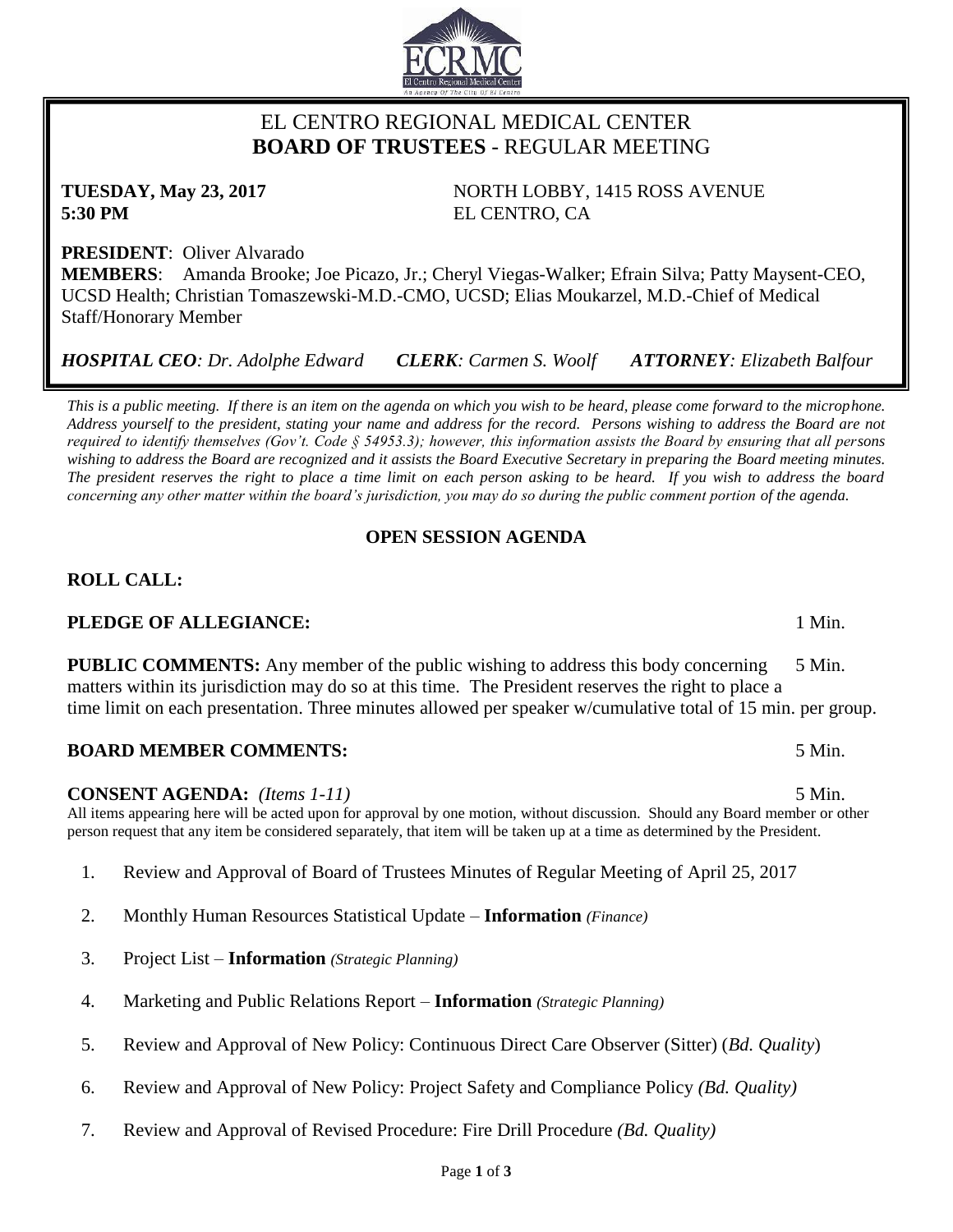#### **BOARD OF TRUSTEES - REGULAR MEETING** EL CENTRO REGIONAL MEDICAL CENTER NORTH LOBBY, 1415 ROSS AVENUE, EL CENTRO, CA **TUESDAY, MAY 23, 2017**

- 8. Review and Approval of New Policy: Compressed Gas Cylinder Safety, Storage and Procurement Policy *(Bd. Quality)*
- 9. Environment of Care Reports Information *(Bd. Quality)*
- 10. Review and Approval of No. 1 Amendment to Lease Agreement between the Redevelopment Agency of the City of El Centro and El Centro Regional Medical Center *(Finance)*
- 11. Review and Approval of Memorandum of Understanding between City of El Centro and El Centro Regional Medical Center *(Finance)*

#### **BOARD COMMITTEE REPORTS**

#### **STRATEGIC PLANNING & PUBLIC RELATIONS COMMITTEE REPORT**, Efrain Silva, Chair

#### **FINANCE COMMITTEE REPORT**, Joe Picazo, Chair 15 Min.

- 12. Review and Approval of Revised February 2017 Monthly and Year-to-Date Financial Statements
- 13. Review and Approval of March 2017 Monthly and Year-to-Date Financial Statements
- 14. Review and Approval of April 2017 Monthly and Year-to-Date Financial Statements
- 15. **Pension Sub-Committee –** Review and Approval of July 1, 2016 Annual Actuarial Report for the ECRMC Defined Benefit Plan

### **CEO COMMENTS**

16. Verbal Report from the CEO to the Board of Trustees – **Information**

#### **RECESS TO CLOSED SESSION:**

A. TRADE SECRETS. The Agency will recess to closed session pursuant to Govt. Code Section 37606(b) for the purpose of discussion and/or deliberation of reports involving hospital trade secret(s) as defined in subdivision (d) of Section 3426.1 of the Civil Code and which is necessary, and would, if prematurely disclosed create a substantial probability of depriving the hospital of a substantial economic benefit:

| Discussion of:                    | Number of Items: | <b>Estimated Date of Public Disclosure:</b> |
|-----------------------------------|------------------|---------------------------------------------|
| $\underline{X}$ hospital service; |                  | Nov. 2017                                   |
| $\underline{X}$ program;          |                  | Nov. 2017                                   |
| hospital facility                 |                  |                                             |